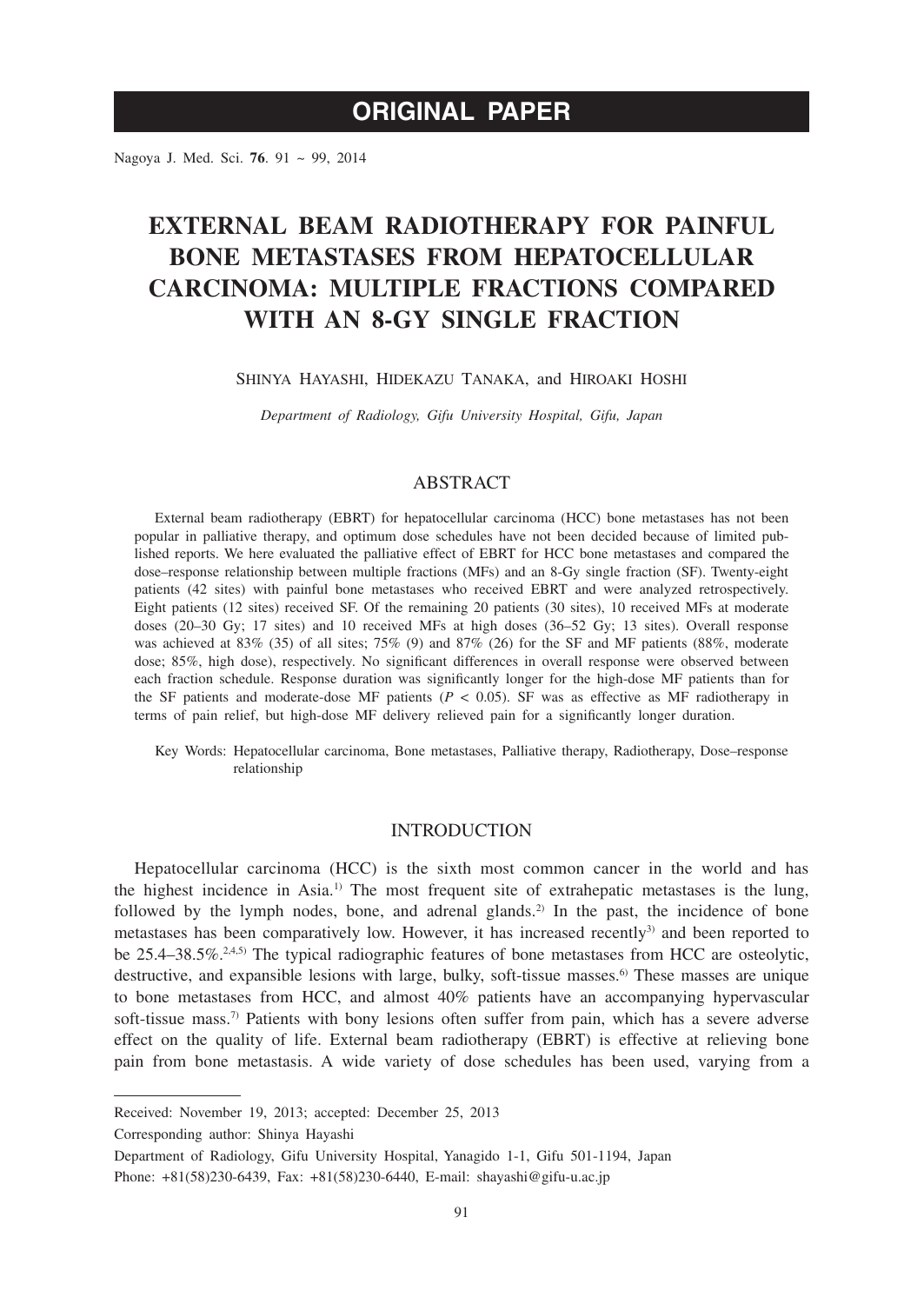### Shinya Hayashi *et al.*

single fraction (SF) of 8 Gy to multiple fractions (MFs). In two previous studies, no significant differences between SF and MFs were observed for overall and complete response (OR and CR, respectively) rates, and no dose–response relationship could be detected.<sup>8,9)</sup> However, in all of the studies described above, the main primary tumors were breast, lung, and prostate cancer. In bone metastases from HCC, radiotherapy is also effective and pain relief has been achieved in 73–99.5% patients.7,10–12) Various dose/fraction regimens has been reported to be effective. For pain relief, some clinical reports have showed that a dose–response relationship could be found<sup>10,11)</sup> but others have not.7,12) In all of these studies on bone metastasis from HCC, radiation schedules used MFs, there have been no previous reports on the schedules using SF. We here retrospectively analyzed the palliative effect of radiotherapy including SF and MF dosing schedules for painful bone metastases from HCC.

## MATERIALS AND METHODS

#### *Patients*

From January 2000 to December 2011, 28 patients (42 sites) who had painful bone metastases from HCC received EBRT. Diagnoses of bone metastases were established on the basis of clinical courses, presence of symptoms, and radiological imaging studies. We excluded patients with clinical or radiographic evidence of spinal cord or nerve root compression, neuropathic pain due to a soft-tissue mass, previous radiotherapy at the same site and the use of bisphosphonates, systemic radionuclides, or targeted molecular therapy. No patient was treated with systemic chemotherapy for 6 weeks before and after EBRT. The Institutional Medical Ethics Committee approved the treatment and all patients gave their informed consent to the study.

#### *Radiotherapy*

EBRT was performed using 4, 6 or 10MV x-rays from a linear accelerator. A CT simulator and 3D radiotherapy planning system (FOCUS Release 2.5–3.21; CMS/ELEKTA, Stockholm, Sweden or ECLIPSE, Version 6.5; Varian Medical Systems, CA, USA) were used to perform planning for all patients. Radiation volume involved gross tumor volume plus 1- to 1.5-cm margins. In case of vertebral bone metastasis, radiation fields included one additional vertebra above and below the metastatic segments. Decisions regarding the dose and number of fractions were left to the discretion of the treating radiation oncologists and patients' preference. The total radiation dose ranged from 8 Gy to 52 Gy. Various fraction sizes were used. All patients were treated within normal tissue tolerance doses. Fourteen patients who had 2 painful sites were treated simultaneously using the same fraction sizes and total doses. No patient had more than 2 sites treated.

Eight patients (12 sites) received 8 Gy in SF. Twenty patients (30 sites) received MFs according to the following schedules: 20 Gy in 5 fractions or 30 Gy in 10 fractions in 10 patients (17 sites), and 36 Gy in 13 fractions or 40–52 Gy of 2 Gy/fraction in 10 patients (13 sites). In this study, we classified the patients who received MFs into two groups: the moderate-dose MF (20¬–30 Gy) group and the high-dose MF (36–52 Gy) group.

## *Evaluation of pain response*

Assessment of pain was on a scale from 0 to 10, with boundaries of 0 representing no pain and 10 representing maximal pain.13,14) Analgesics for pain relief were given according to WHO recommendations that identify three-step analgesic ladders in cancer pain: non-narcotic, weak narcotic, and narcotic. Assessments were performed at follow-up clinical visits. The evaluation method of Arnalot *et al.*,<sup>15)</sup> with some modifications, was used to calculate the response. CR was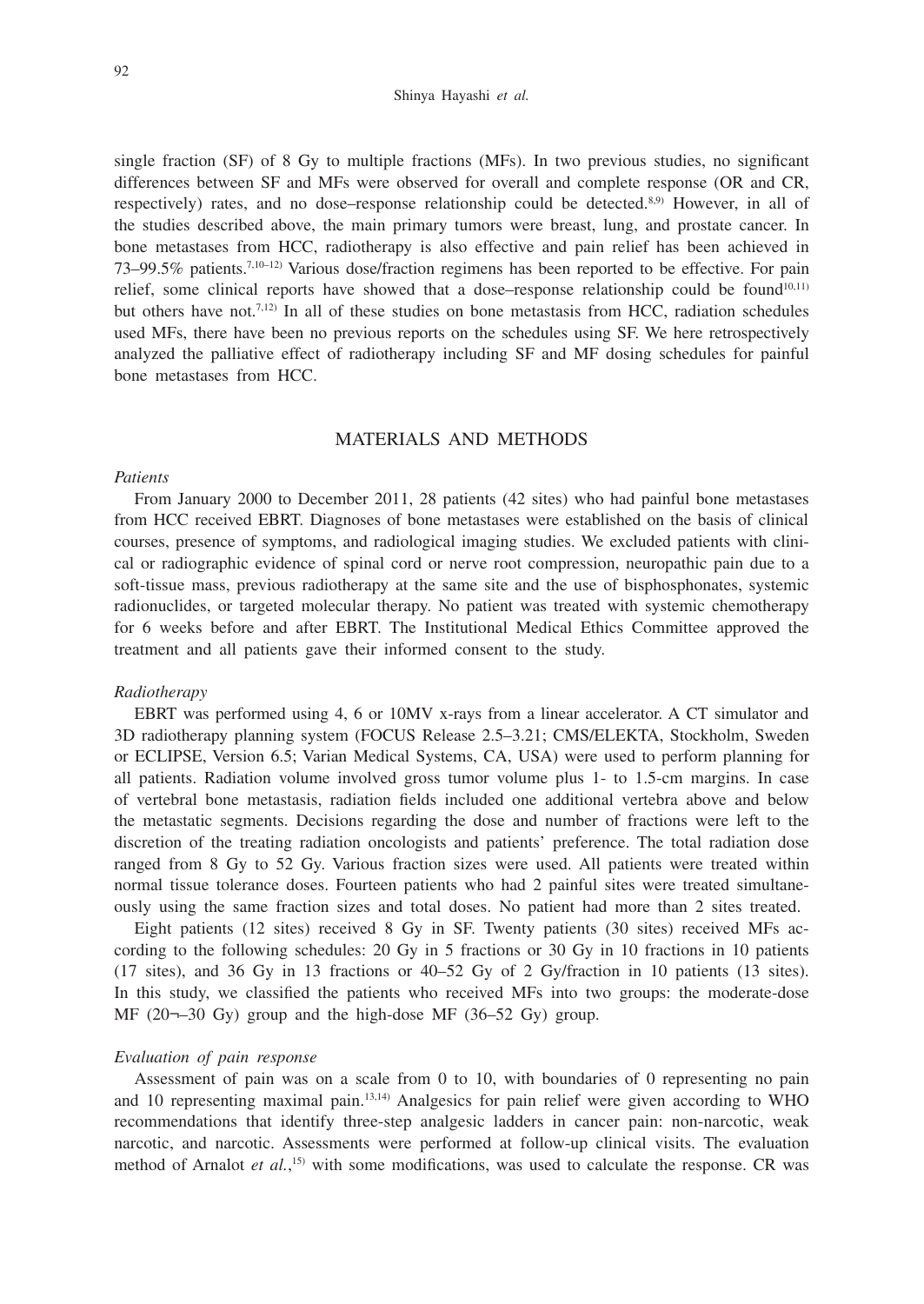#### EBRT FOR BONE METASTASES FROM HCC

defined as the absence of pain without the need for increasing analgesics, and partial response (PR) was defined as an improvement of  $\geq 2$  on the pain scale without the need for increasing analgesia or a change in analgesics from a higher level to a lower level. Responses for each irradiated site were evaluated within 1 month after EBRT. Patients with the same or worse condition within a month were considered to have no response. Pain progression was defined as an increase in pain with return to the initial pain score or higher without analgesic increase or as an increase in analgesics from a lower level to a higher level. Response duration was calculated from the day of the first evaluation to relapse, or in absence of relapse, to the day of the last evaluation or death.

## *Statistical analysis*

The following statistical tests were applied: Student's t-test to compare continuous quantitative variables, Mann–Whitney *U* to compare ordinal quantitative variables, and chi-square test with Fisher's exact test to compare qualitative variables. The Kaplan–Meier method was used to calculate survival and response duration, and the log rank test was used to make group comparisons. A *P* value of <0.05 was considered significant.

## RESULTS

### *Patient characteristics*

Table 1 summarizes the pretreatment characteristics of the 28 patients according to whether they received EBRT in SF or MFs. Performance status in the MF was significantly better than that in the SF group ( $P = 0.03$ ). No other significant differences were observed between the SF and MF groups. Table 2 summarizes the pretreatment characteristics of the 20 patients according to the moderate- and high-dose MF status. The moderate-dose MF group had more multiple bone metastases ( $P = 0.02$ ). No other significant differences were observed between the two groups.

#### *Pain response*

Of the 42 sites of bone metastases, CR was achieved at  $7(17\%)$ , PR at 28 (67%), and OR at 35 sites (83%). Of the sites of bone metastases in the SF group, CR was achieved at the 17% (2 sites), PR at 58% (7 sites) and OR 75% sites (9 sites). Of the sites of bone metastases in the MF group, CR was achieved at 17% (5 sites), PR at 70% (21 sites), and OR at 87% sites (26 sites). No significant differences were observed between the SF and MF groups (Table 3).

Of the sites of bone metastases in the moderate-dose MF group, CR was achieved at 12% (2 sites), PR at 76% (13 sites), and OR at 88% sites (15 sites). Of the sites in the high-dose MF group, CR was achieved at 23% (3 sites), PR at 62% (8 sites), and OR at 85% (11 sites). No significant differences were observed between the moderate- and high-dose MF groups (Table 3).

Of the sites in which OR was achieved, the median response duration was 1.8 months for the SF group and 3.8 months for the MF group. The response duration was significantly longer for the MF group than for the SF group  $(P = 0.004)$  (Fig. 1a). In the MF group, the median response duration was 3.0 months for the moderate-dose MF group and 5.0 months for the high-dose MF group. The Response duration was significantly longer for the high-dose MF group than for the SF and moderate-dose MF groups  $(p = 0.019)$ . No significant differences were observed between the SF and moderate-dose MF groups (Fig. 1a).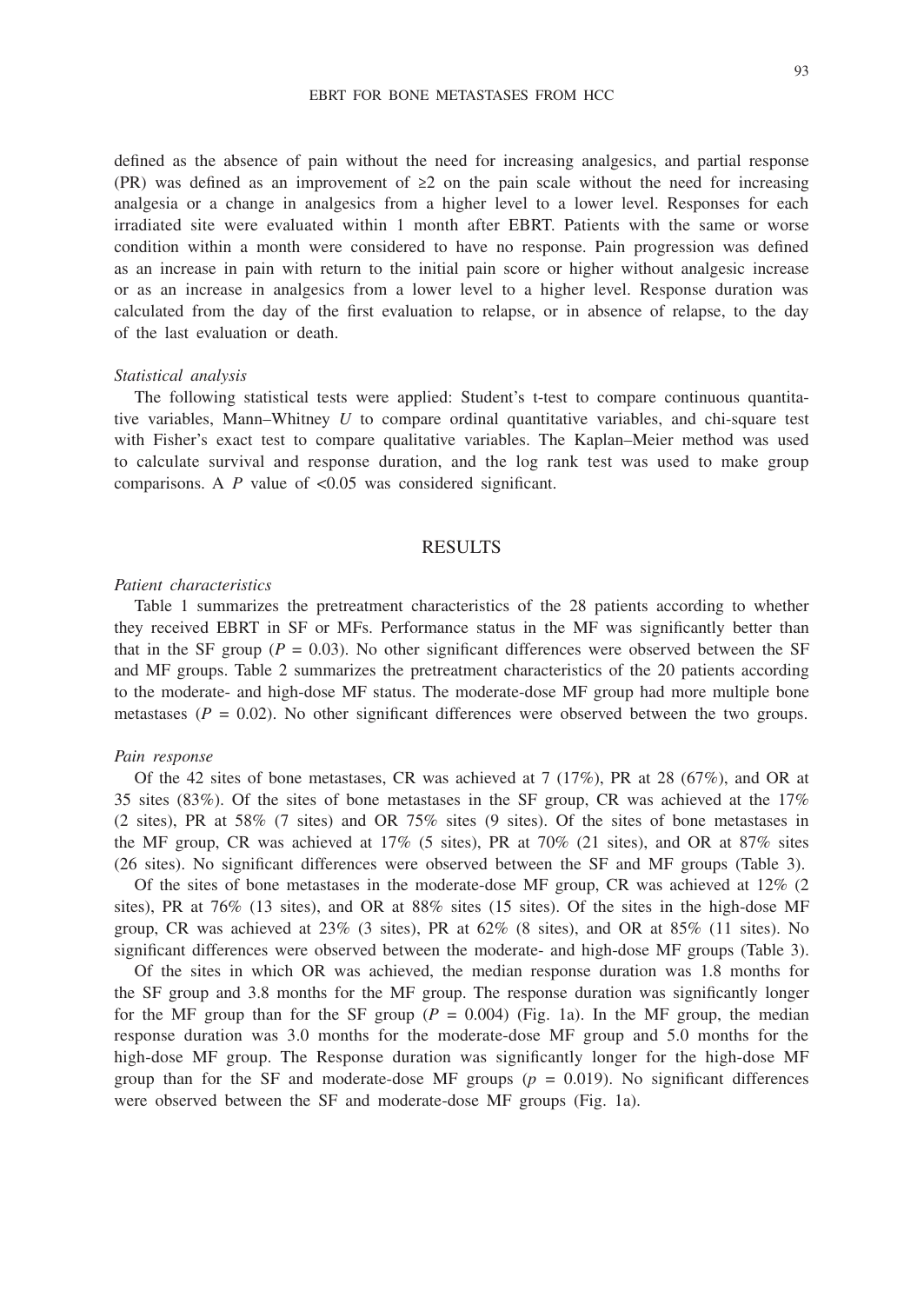|                              | Total $(n = 28)$                  | $SF (n = 8)$                      | $MF (n = 20)$                     | $P$ value |
|------------------------------|-----------------------------------|-----------------------------------|-----------------------------------|-----------|
|                              | 42 sites                          | 12 sites                          | 30 sites                          |           |
| Dose                         |                                   | 8 Gy                              | $20-30$ Gy $(n = 10)$             |           |
|                              |                                   |                                   | 17 sites                          |           |
|                              |                                   |                                   | $36-52$ Gy $(n = 10)$             |           |
|                              |                                   |                                   | 13 sites                          |           |
| Age                          |                                   |                                   |                                   |           |
| Mean $\pm$ SD (range)        | $66 \pm 8.1$ years<br>$(48 - 79)$ | $68 \pm 8.8$ years<br>$(54 - 79)$ | $65 \pm 7.9$ years<br>$(48 - 78)$ | 0.47      |
| Gender                       |                                   |                                   |                                   |           |
| Female                       | 5                                 | $\mathbf{1}$                      | $\overline{4}$                    | 0.64      |
| Male                         | 23                                | $\overline{7}$                    | 16                                |           |
|                              |                                   |                                   |                                   |           |
| Performance status<br>(ECOG) |                                   |                                   |                                   |           |
| 0/1/2/3/4                    | 0/13/12/3/0                       | 0/1/5/2/0                         | 0/12/7/1/0                        | 0.03      |
|                              |                                   |                                   |                                   |           |
| Intrahepatic tumor           |                                   |                                   |                                   |           |
| Uncontrolled                 | 19                                | 6                                 | 13                                | 0.67      |
| Well controlled              | 9                                 | $\overline{2}$                    | $\overline{7}$                    |           |
|                              |                                   |                                   |                                   |           |
| No. of bone metastases       |                                   |                                   |                                   |           |
| Solitary                     | 12                                | $\overline{2}$                    | 10                                | 0.22      |
| Multiple                     | 16                                | 6                                 | 10                                |           |
|                              |                                   |                                   |                                   |           |
| Bone site                    |                                   |                                   |                                   |           |
| Spine                        | 20                                | 6                                 | 14                                | 0.73      |
| Pelvis                       | 13                                | $\mathfrak{Z}$                    | 10                                |           |
| Rib                          | 5                                 | 1                                 | $\overline{4}$                    |           |
| Long bones                   | $\overline{4}$                    | $\mathfrak{2}$                    | $\mathfrak{2}$                    |           |

**Table 1** Pretreatment characteristics of patients according to the SF and MF status

SF: single fraction; MF: multiple fraction; ECOG: Eastern Cooperative Oncology Group.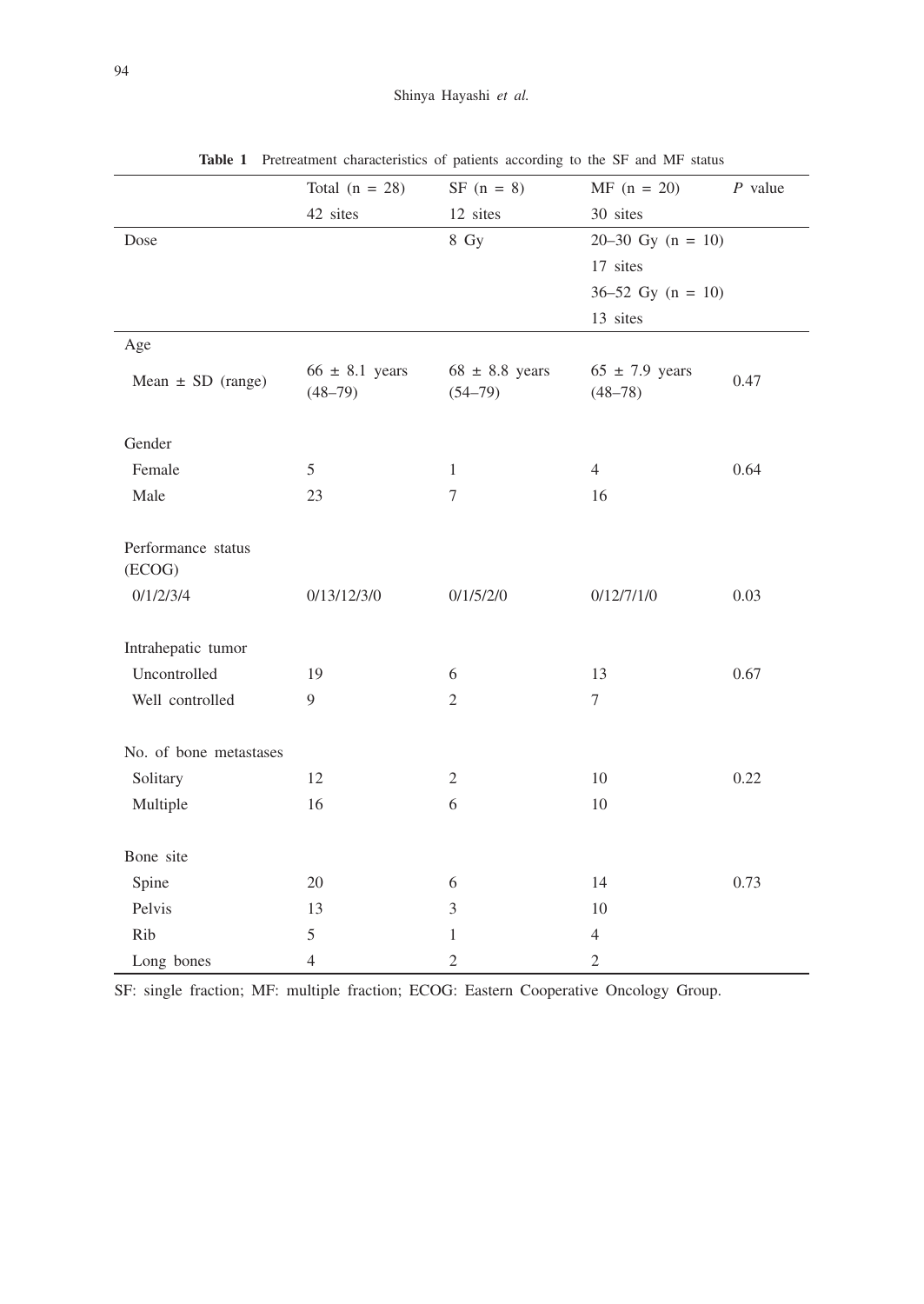## EBRT FOR BONE METASTASES FROM HCC

|                        | Moderate-dose MF                  | High-dose MF                      | $P$ value |
|------------------------|-----------------------------------|-----------------------------------|-----------|
|                        | $(n = 10)$                        | $(n = 10)$                        |           |
|                        | 17 sites                          | 13 sites                          |           |
| Age                    |                                   |                                   |           |
| Mean $\pm$ SD (range)  | $66 \pm 8.5$ years<br>$(48 - 75)$ | $65 \pm 7.8$ years<br>$(55 - 78)$ | 0.71      |
| Gender                 |                                   |                                   |           |
| Female                 | $\overline{2}$                    | $\overline{c}$                    | n.s.      |
| Male                   | 8                                 | $\,$ 8 $\,$                       |           |
| Performance status     |                                   |                                   |           |
| (ECOG)                 |                                   |                                   |           |
| 0/1/2/3/4              | 0/5/4/1/0                         | 0/7/3/0/0                         | 0.38      |
| Intrahepatic tumor     |                                   |                                   |           |
| Uncontrolled           | 7                                 | 6                                 | 0.64      |
| Well controlled        | 3                                 | $\overline{4}$                    |           |
| No. of bone metastases |                                   |                                   |           |
| Solitary               | 3                                 | 7                                 | 0.02      |
| Multiple               | $\tau$                            | 3                                 |           |
| Bone site              |                                   |                                   |           |
| Spine                  | $\overline{9}$                    | 5                                 | 0.29      |
| Pelvis                 | 5                                 | 5                                 |           |
| Rib                    | $\mathbf{1}$                      | 3                                 |           |
| Long bones             | $\sqrt{2}$                        | $\boldsymbol{0}$                  |           |

**Table 2** Pretreatment characteristics of patients according to the moderate- and high-dose MF status

SF: single fraction; MF: multiple fraction; ECOG: Eastern Cooperative Oncology Group; ns: no significant difference.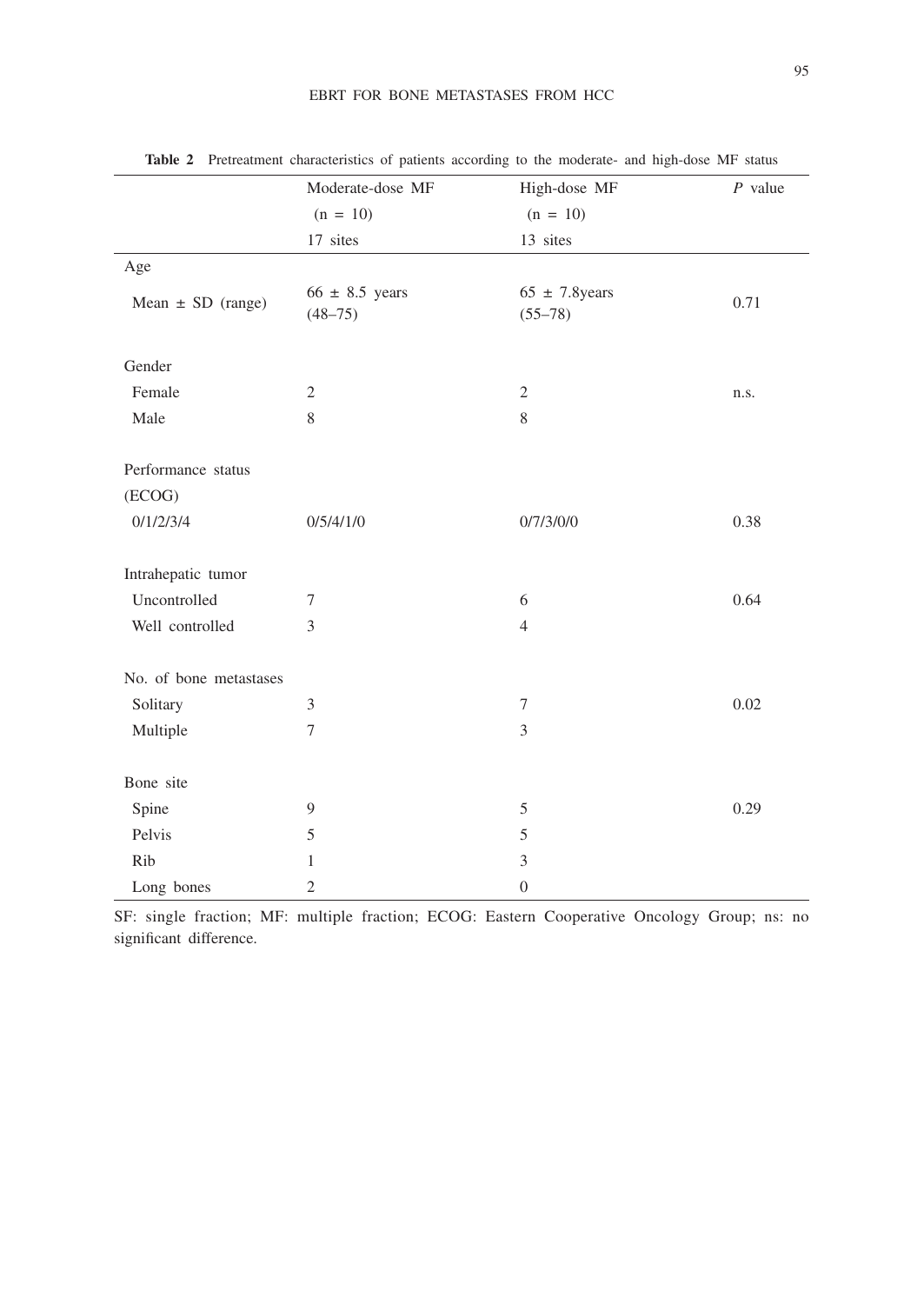|           | Total $(n = 42)$ | $SF (n = 12)$    | $MF (n = 30)$ | $P$ value |
|-----------|------------------|------------------|---------------|-----------|
|           | $n(\%)$          | $n(\%)$          | $n(\%)$       |           |
| <b>CR</b> | 7(17)            | 2(17)            | 5(17)         | 0.99      |
| PR        | 28 (67)          | 7(58)            | 21 (70)       | 0.47      |
| Overall   |                  |                  |               |           |
| $(CR+PR)$ | 35(83)           | 9(75)            | 26 (87)       | 0.34      |
|           |                  |                  |               |           |
|           |                  | Moderate-dose MF | High-dose MF  | $P$ value |
|           |                  | $(n = 17)$       | $(n = 13)$    |           |
|           |                  | $n(\%)$          | $n(\%)$       |           |
| CR        |                  | 2(12)            | 3(23)         | 0.68      |
| PR        |                  | 13 (76)          | 8(62)         | 0.78      |
| Overall   |                  |                  |               |           |
| $(CR+PR)$ |                  | 15 (88)          | 11(85)        | 0.77      |
|           |                  |                  |               |           |

**Table 3** Response to radiotherapy according to the SF and MF status

SF: single fraction; MF: multiple fraction; CR: complete response; PR: partial response.

### *Toxicity and adverse events*

Treatment was well tolerated by patients: there were no grade 3 and 4 toxicity (Common Terminology Criteria for Adverse Events (CTCAE) version 4.0). The most common acute toxicity (grade 2) was nausea. It was observed in 17.9% (5 patients) of all patients (2 patients in the SF group and 3 patients in the MF group). Diarrhea (grade 2) was reported in one patient in the moderate-dose MF group. Dermatitis or radiation pneumonitis (grade 2) was seen in each one high-dose MF patient. There were no major late complications such as radiation-induced myelopathy and respiratory dysfunction induced by radiation fibrosis.

## *Survival*

Survival results from the completion of EBRT for bone metastasis are shown in Figure 1b. The median survival time was 7.0 months. The overall survival rates at 1 and 2 years were 13.8% and 6.9%, respectively.

### DISCUSSION

Radiotherapy is generally effective for painful bone metastases, and the role of palliative EBRT is well established.<sup>9)</sup> However, in previous reports, the main primary sites have been the lung, breast, and prostate.<sup>9, 15–17)</sup> There have been a few reports concerning the pain relief provided by EBRT of bone metastasis from HCC. Some reports have stated that 72.7–99.5% patients obtained overall pain improvement, and complete pain relief was noted in  $32-50\%$  patients.<sup>7, 10–12)</sup> Our results are similar to those of these earlier reports, and the OR rate was 83%. Although the complete pain relief rate was 17%, a rate of 23% was observed in the high-dose MF group (36–52 Gy).

A wide variety of dose/fractions schedules has been used for palliating bone pain. Recent studies and a meta-analysis reported that although retreatment is needed for SF radiotherapy, SF was as effective as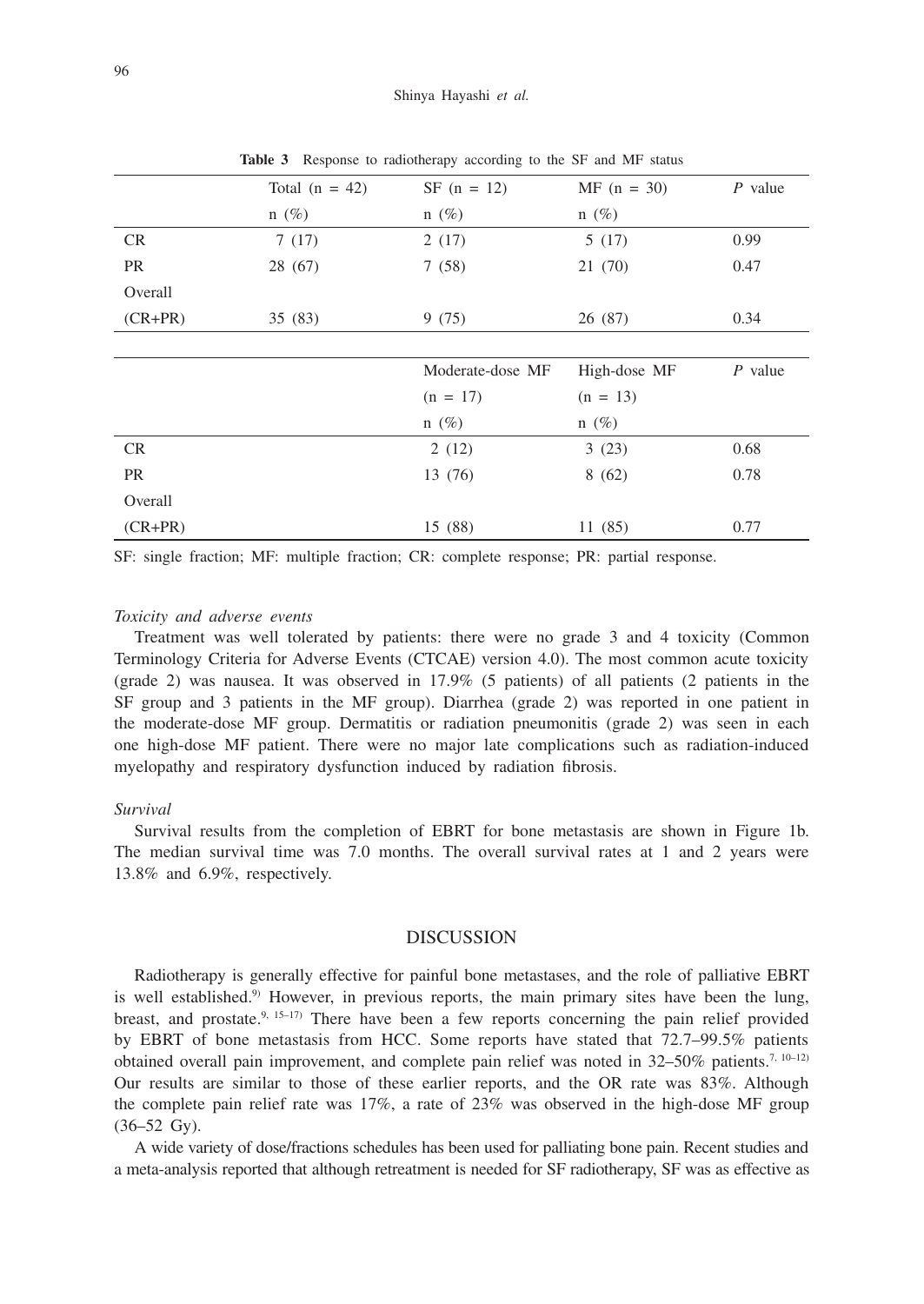

**Fig. 1** (a) The actuarial curve of the overall response probability between the SF (single fraction), MF (multiple fraction), moderate-dose MF, and high-dose MF patients. (b) Overall survival curve for 28 patients after external beam radiotherapy for bone metastasis.

MF.<sup>9,15,16,18)</sup> In all past published reports on HCC, the radiation schedules used MF dosing, and there have been no previous studies on the schedules using SF dosing. In our study, OR was 75% for the SF patients and 87% for the MF patients. The CR and PR rates were 17% and 58% for the SF patients and 17% and 70% for the MF patients, respectively. No significant differences were observed between the two schedules. Furthermore, no differences were observed between the moderate- and high-dose MF patients. No dose–response relationship could be found. He *et al.*<sup>7)</sup> and Matsuura *et al.*<sup>12)</sup> reported that no dose relationship was apparent for pain relief.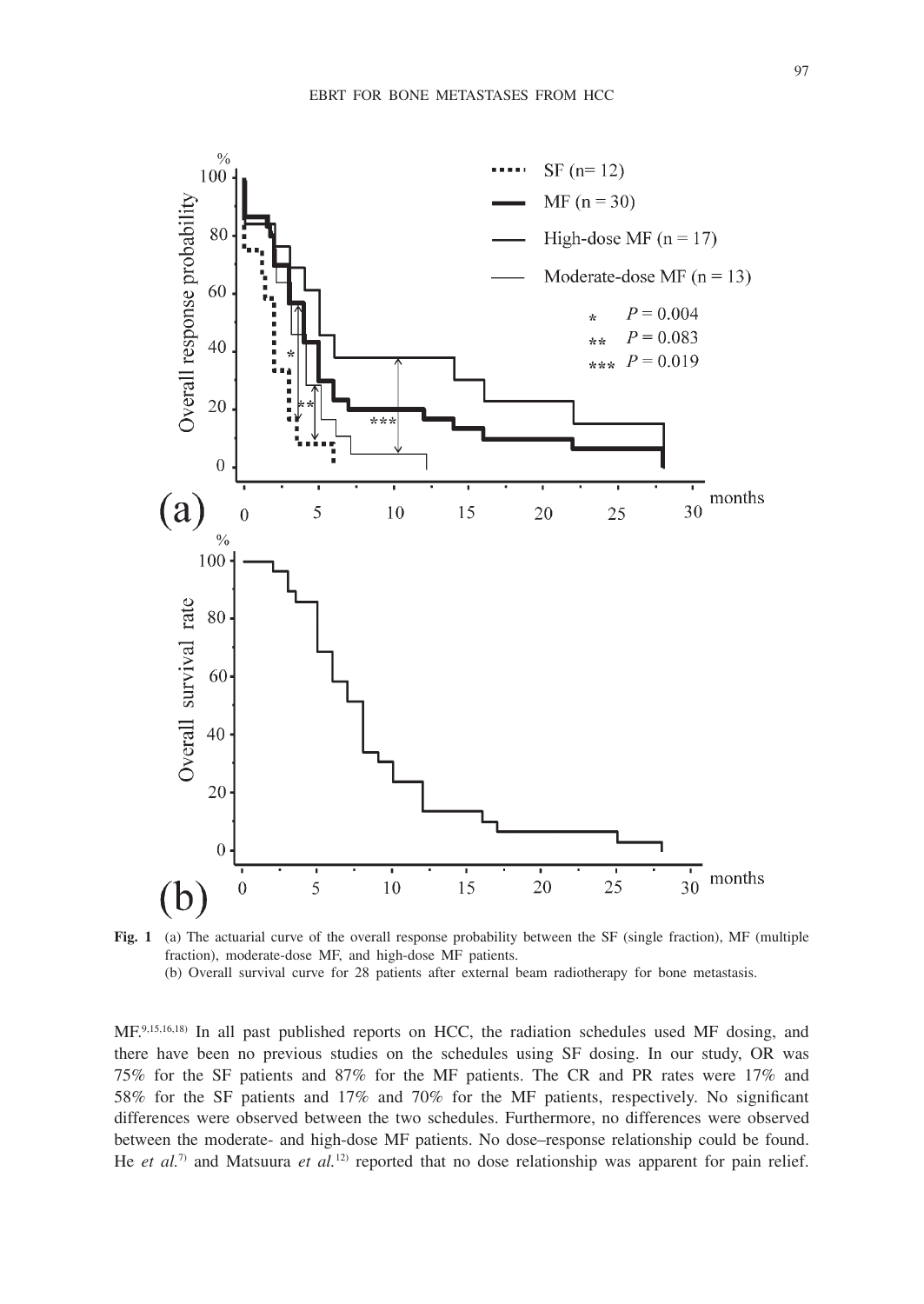In contrast, Seong *et al.*<sup>11)</sup> reported that the symptomatic response rate was 70% at biological effective dose (BED) of 43 Gy and  $96\%$  at BED of  $>43$  Gy, which was a significant difference. However, 25% of their analyzed patients had neurological symptoms in addition to bone pain, and radiotherapy achieved pain relief as well as tumor shrinkage, which relived pressure on surrounding structures. The patients with neuropathic pain due to masses were excluded from our study. Therefore, it is difficult to compare these previous results with ours.

Response duration was significantly longer in the MF patients than in the SF patients. However, no differences were observed between the SF and moderate-dose MF patients (20–30 Gy). This result was similar to the results of other series for other primary cancers.<sup>15,19,20</sup> In the study of Arnalot *et al.*,<sup>15)</sup> the mean response duration was 23 weeks for the MF (30 Gy /10 fr) schedule and 23 weeks for the SF (8 Gy) schedule, but the difference was not significant. No significant differences were observed in the response in the study by van der Linden *et al.* (8 Gy vs. 24 Gy/4 fr)<sup>19)</sup> and by Gaze *et al.* (10 Gy vs. 22.5 Gy/5 fr).<sup>20)</sup> Furthermore, our results showed the response duration was significantly longer in the high-dose MF patients (36–52 Gy) than in the SF and moderate-dose MF patients. In the study on HCC by Kaizu *et al.*,<sup>10</sup> the patients treated with a time, dose and fractionation value of  $\geq$ 77 (almost equal to 48 Gy/24 fr, 39 Gy/13 fr) responded better, and the therapeutic effects persisted until the patient's death.

The median survival time and overall survival rates at 1 year from the start of EBRT or the occurrence of bone metastasis have been reported to be  $5-7.4$  months and  $15-32.4\%$ , respectively.7,10–12) These results were similar to our results; the prognosis of patients with bone metastasis from HCC is generally poor. Some prognostic factors have been reported, such as solitary bone metastasis, metastasis to other organs, tumor stage within the liver, extent of vascular invasion, Karnofsky performance status, tumor markers, controlled intrahepatic tumor, and hepatic reserve (Child–Pugh classification).2,5,7, 10–12) In the present study, we did not examine prognostic factors for survival; however, 2 patients with better performance status (PS 1) and controlled intrahepatic tumors survived  $>2$  years. These 2 patients received high-dose MF EBRT for painful bone metastases and achieved CR with pain relief that persisted until the patients' death.

In conclusion, this study showed that EBRT was effective at palliating painful bone metastases from HCC and that 8Gy in SF was as effective as MFs for pain relief. High-dose MF schedules may provide longer pain relief. However, this study had a small number of patients. Therefore, prospective studies with a larger number of patients are needed to address the issue of optimum radiotherapy in terms of dose and fractions.

## ACKNOWLEDGMENTS

The authors thank all staff members in the Division of Radiation Oncology, Gifu University Hospital for their valuable support.

### CONFLICT OF INTEREST

The authors declare that no actual or potential conflicts of interest exist regarding this article.

#### REFERENCES

1) Kamangar F, Dores GM, Anderson WF. Patterns of cancer incidence, mortality, and prevalence across five continents: defining priorities to reduce cancer disparities in different geographic regions of the world. *J*